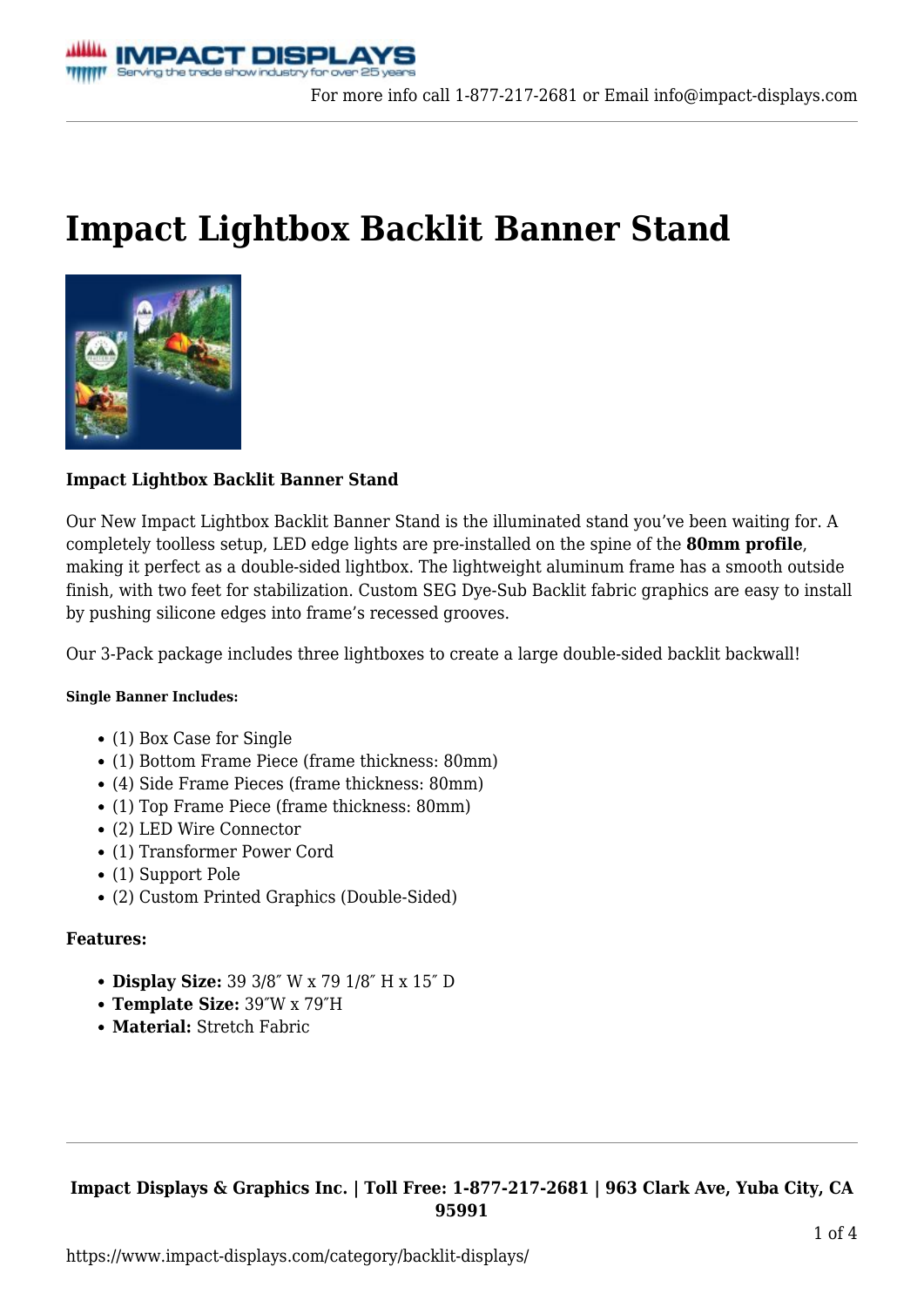

- **Shipping Dimensions:** 45″L x 6″W x 13″H
- **Shipping Weight:** 20 lbs

#### **3-Pack Banner Includes:**

- (3) Box Case
- (3) Bottom Frame Piece (Frame Thickness: 80mm)
- (12) Side Frame Pieces (Frame Thickness: 80mm)
- (3) Top Frame Piece (Frame Thickness: 80mm)
- (6) LED Wire Connector
- (3) Transformer Power Cord
- (3) Support Pole
- (18) Connection Clips

#### **Features:**

- **Display Size:** 118 1/8′′ W x 79 1/8′′ H x 15′′ D
- **Template Size:** 39′′ W x 79′′ H (6 Graphics)
- **Material:** Dye Sub Fabric
- **Boxes:** 3 boxes
- **Shipping Dimensions:** 45″L x 6″W x 13″H (each box)
- **Shipping Weight:** 20 lbs (each box)

**Price:** \$688.00 – \$2,063.00

## **[Impact Luminary Retail Display](https://www.impact-displays.com/product/impact-luminary-retail-display/)**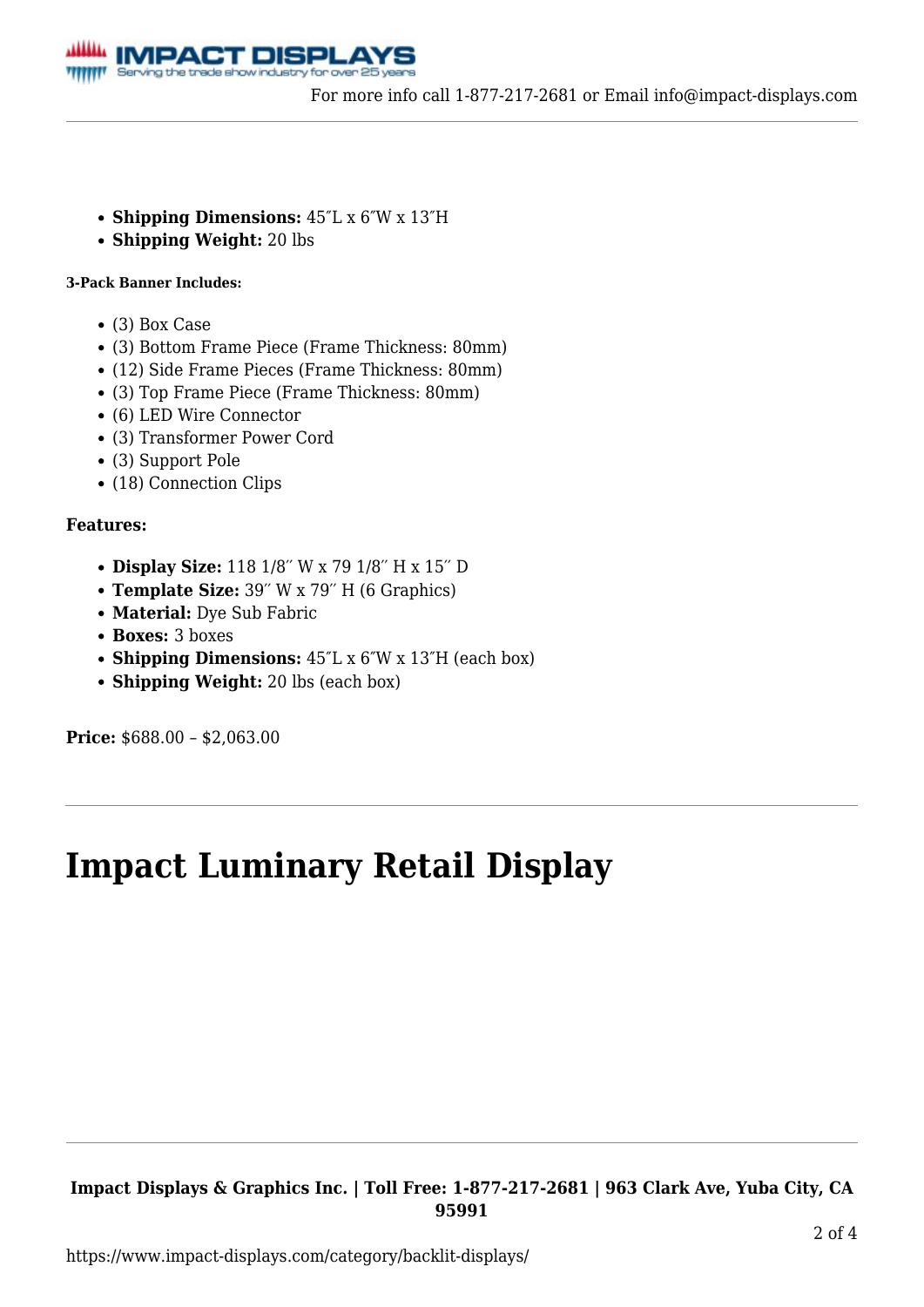



## **Impact Luminary Retail Display**

Our Impact Luminary Retail Display creates an eye-catching point of sales retail display with highdefinition and vivid dye-sublimation fabric graphics. This display comes with a variety of strong magnetic attachments to add to the functionality of the stand, including four shelves, one hoop hanger, and one waterfall bracket for hanging clothes. Optional powder coating colors to customize the frame is also available. If you have any questions regarding this display, please don't hesitate to [contact us!](https://www.impact-displays.com/contact-us/)

#### **Impact Luminary Retail Display Kit. Includes:**

- 36″w x 84″h display with front and back SEG graphics
- 4 shelves
- 1 hoop
- 1 waterfall bracket
- 6 magnetic mounts (1lb. capacity each)
- mount removal tool
- 6 metal plates and 8 horizontal bars

**Price:** \$2,499.00